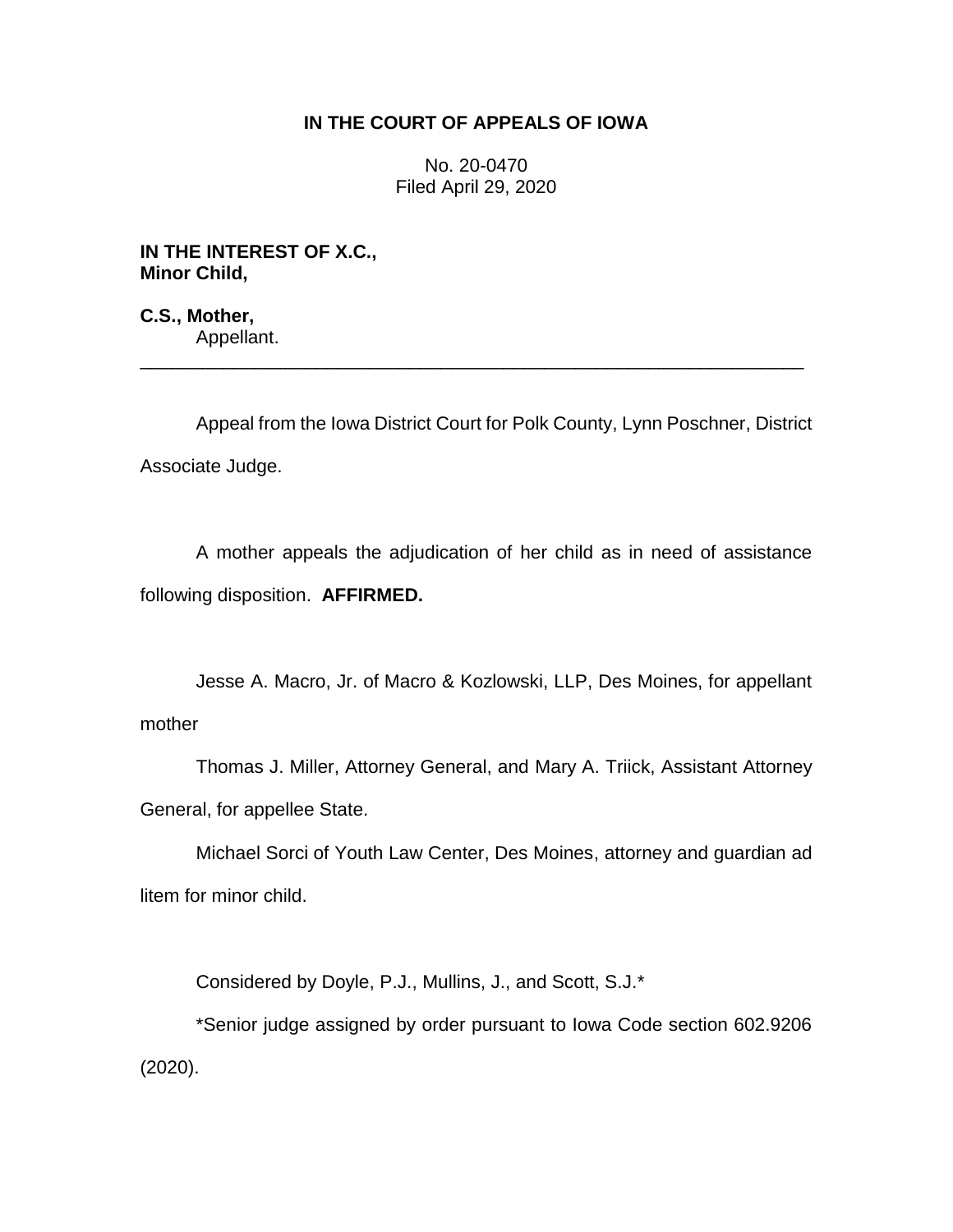## **SCOTT, Senior Judge.**

 $\overline{a}$ 

This thirty-seven-year-old mother has a long history of substance abuse, dating back to when she was fourteen. She also has a history of mental-health afflictions and engaging in criminal activity. The family came to the attention of the Iowa Department of Human Services in December 2019 as a result of allegations of familial violence and the kidnapping of the child by a grandparent.<sup>1</sup> The State sought and obtained an order for temporary removal, which was confirmed following a removal hearing. At the adjudication hearing in February 2020, the mother stipulated to adjudication of the child as in need of assistance, and the juvenile court entered an order adjudicating the child as such under Iowa Code section 232.2(6)(c)(2) and (n) (2019). The matter proceeded to a dispositional hearing in March, at which the mother contested continued removal and adjudication. At the time of the hearing, the mother had recently undergone mental-health and substance-abuse evaluations. She declined recommended mental-health treatment. She had also discontinued taking her mental-health medication. She was open to recommended inpatient substance-abuse treatment, but she declined outpatient treatment while she was placed on the waitlist for inpatient treatment. The mother continued to decline drug tests, and she remained homeless and without employment or transportation.

The mother now appeals the adjudication of her child as in need of assistance and the subsequent dispositional order. *See In re Long*, 313 N.W.2d 473, 477 (Iowa 1981) (concluding a pre-dispositional order for adjudication is not

 $1$  The mother has previously had her parental rights terminated as to four of her other children.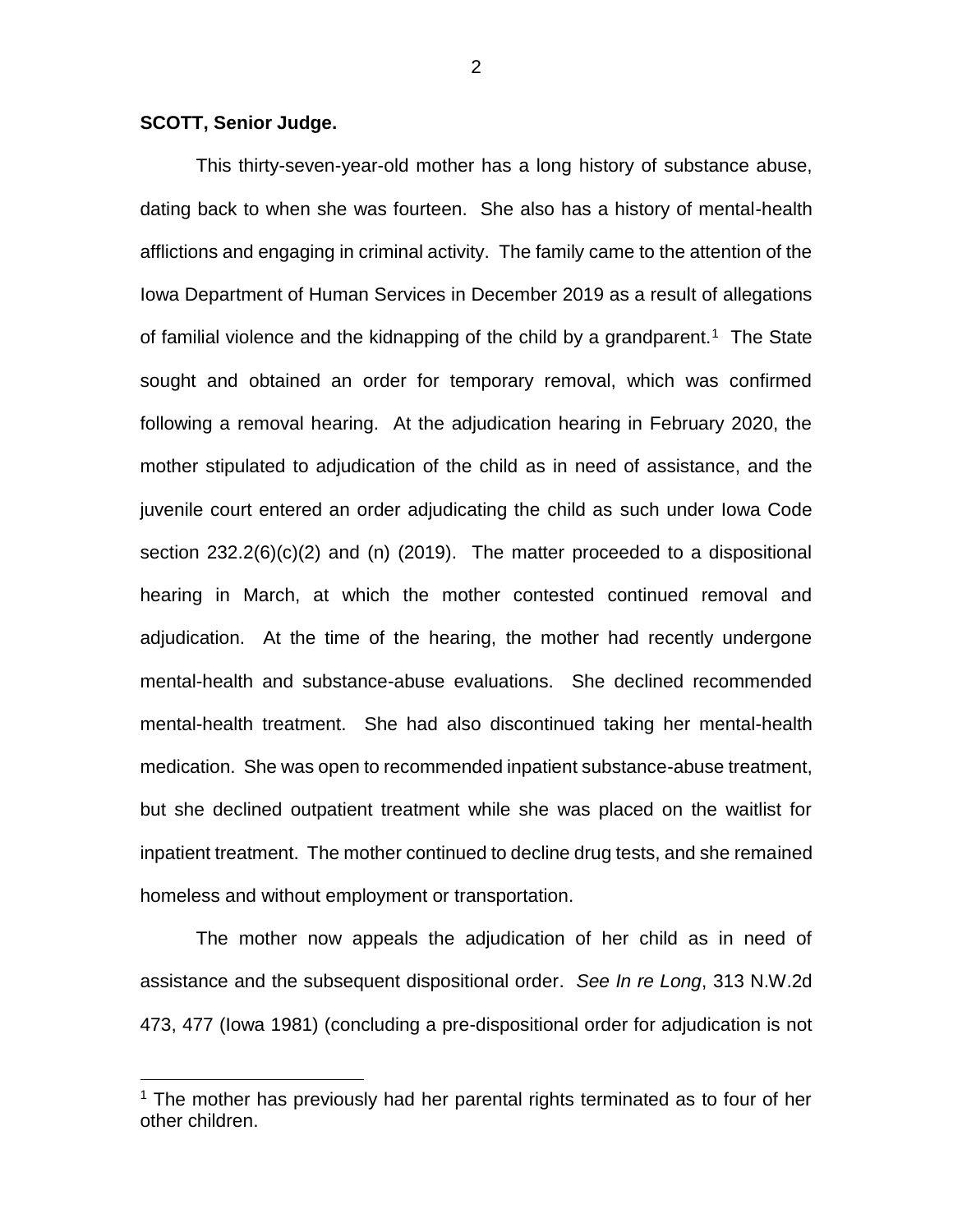a final order appealable as a matter of right). Having stipulated to the initial adjudication, the mother cannot now be heard to argue on appeal that adjudication at that time was improper. *See, e.g.*, *Jasper v. State*, 477 N.W.2d 852, 856 (Iowa 1991) (noting a litigant "cannot deliberately act so as to invite error and then object because the court has accepted the invitation"); *Odegard v. Gregerson*, 12 N.W.2d 559, 562 (Iowa 1944) (same).

The mother goes on to appear to request that we reverse the juvenile court's dispositional order and either suspend the adjudication, order the child be placed in her care, or both. *See* Iowa Code §§ 232.99(4) (noting the court's options following a dispositional hearing), .100 (providing for option to suspend the judgment and continue the proceedings), .101 (providing for option to allow parent to retain custody of the child.) Her argument is limited to the following:

The mother contends the factual findings of the court were erroneous. The mother believes the court misinterpreted the exhibits and testimony which portrayed the mother in an unfavorable light. The mother contends she is a good mother, who loves her child and can care for the child full time. The mother requests her child be returned to her immediately.

. . . . The mother requests that the Iowa Court of Appeals issue an opinion vacating the juvenile court orders and returning the child to the mother . . . .

We find the mother's vague arguments, merely supported by general conclusions without references to the record, to be insufficient to facilitate our review and deem them waived. *See* Iowa Rs. App. P. 6.201(1)(d) ("The petition on appeal shall substantially comply with form 5 in rule 6.1401."); 6.1401–Form 5 ("[S]tate what findings of fact or conclusions of law the district court made with which you disagree and why, generally referencing a particular part of the record,